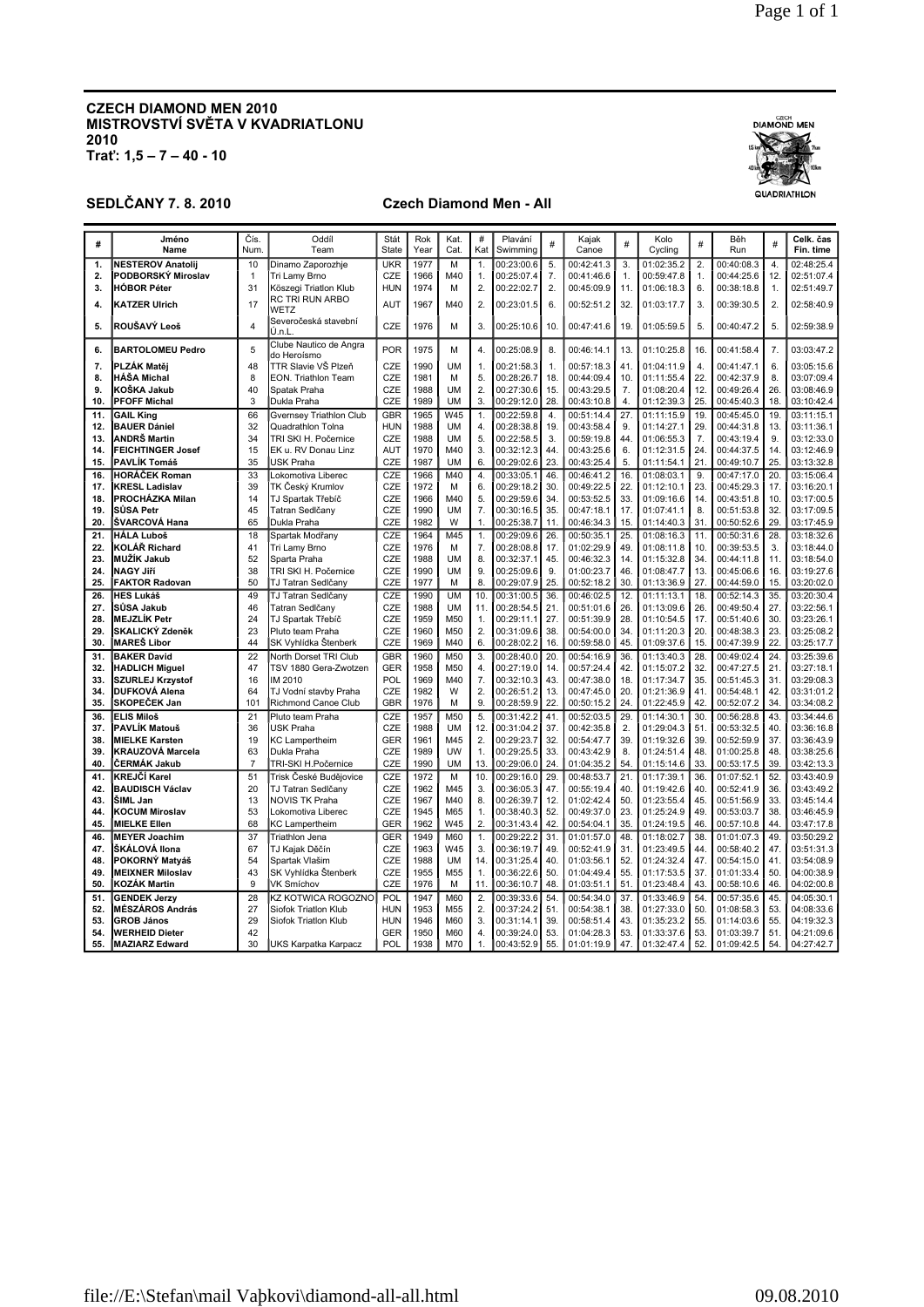# **CZECH DIAMOND MEN 2010** MISTROVSTVÍ SVĚTA V KVADRIATLONU  $2010$ <br>Trat':  $1,5 - 7 - 40 - 10$



## **SEDLČANY 7.8.2010**

#### **Czech Diamond Men -**Women

|    | Jméno<br>Name        | Čís.<br>Num. | libbC<br>Team           | Stát<br>State | Rok<br>Year | Kat.<br>Cat. | # | Plavání<br>I Kat I Swimming I |      | Kaiak<br>Canoe | Kolo<br>Cycling |    | Běh<br>Run | #  | Celk. čas<br>Fin. time |
|----|----------------------|--------------|-------------------------|---------------|-------------|--------------|---|-------------------------------|------|----------------|-----------------|----|------------|----|------------------------|
|    | <b>IGAIL King</b>    | 66           | Gvernsev Triathlon Club | <b>GBR</b>    | 1965        | W45          |   | 00:22:59.8                    |      | 100:51:14.4    | 01:11:15.9      |    | 00:45:45.0 |    | 03:11:15.1             |
|    | <b>SVARCOVÁ Hana</b> | 65           | Dukla Praha             | CZE           | 1982        | W            |   | 00:25:38.7                    |      | 00:46:34.3     | 01:14:40.3      |    | 00:50:52.6 |    | 03:17:45.9             |
|    | DUFKOVÁ Alena        | 64           | TJ Vodní stavby Praha   | CZE           | 1982        | W            |   | 00:26:51.2                    |      | 00:47:45.0     | 01:21:36.9      |    | 00:54:48.1 | 3. | 03:31:01.2             |
| 4. | KRAUZOVÁ Marcela     | 63           | Dukla Praha             | CZE           | 1989        | UW           |   | 00:29:25.5                    | 4    | 00:43:42.9     | 01:24:51.4      | 6  | 01:00:25.8 | 6. | 03:38:25.6             |
| 5. | <b>IMIELKE Ellen</b> | 68           | <b>IKC</b> Lampertheim  | GER           | 1962        | W45          |   | 100:31:43.4                   | -5   | 00:54:04.1     | 01:24:19.5      | 5. | 00:57:10.8 |    | 03:47:17.8             |
|    | IŠKÁLOVÁ Ilona       | 67           | TJ Kaiak Děčín          | <b>CZE</b>    | 1963        | W45          |   | 00:36:19.7                    | - 6. | 00:52:41.9     | 01:23:49.5      |    | 00:58:40.2 | 5. | 03:51:31.3             |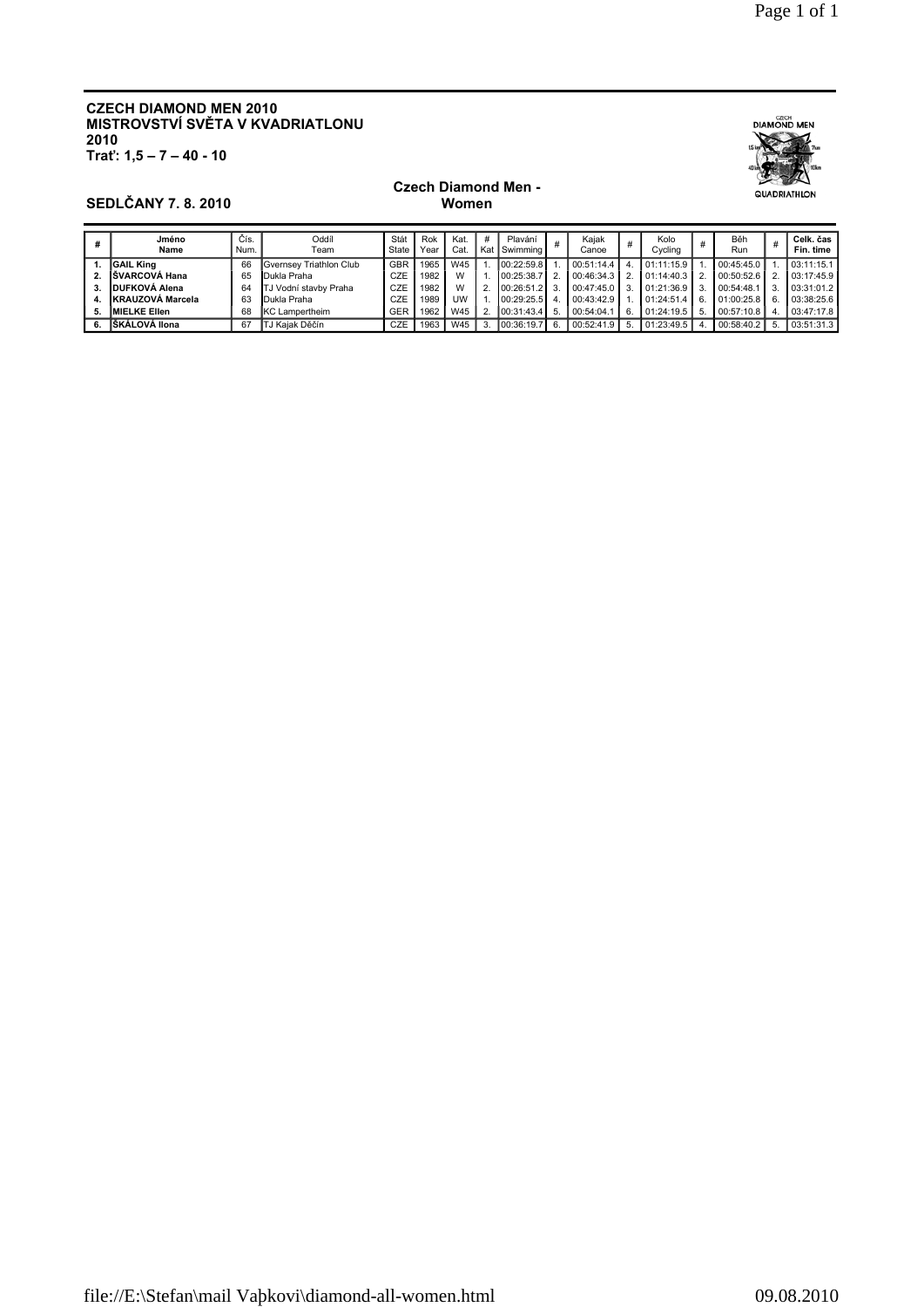#### **CZECH DIAMOND MEN 2010** MISTROVSTVÍ SVĚTA V KVADRIATLONU 2010



# **SEDLČANY 7.8.2010**

### DNF / Dsq

| Čís<br>Num. | Jméno<br>Name       | Oddíl<br>$\tau$ eam | Stá<br>State | Rok<br>Year | Kat.<br>Cat. | Zav<br>Race | Plaváni<br>$\overline{\phantom{0}}$<br>Swimming | Kaiak<br>Canoe                                              | Kolo<br>Cvclina | Běh<br>Run |
|-------------|---------------------|---------------------|--------------|-------------|--------------|-------------|-------------------------------------------------|-------------------------------------------------------------|-----------------|------------|
|             | <b>IMIŠAK Milan</b> | <b>I</b> Párek      | ∩7⊏<br>◡∠⊏   | 990         | UM           | ◡           | .400<br>00:36:<br>$\lambda$<br>.                | .00<br>$\circ$<br>.04<br>$\mathbf{A}$<br>. ت ت. ف ـ<br>- 14 | :25:35.4<br>υı  |            |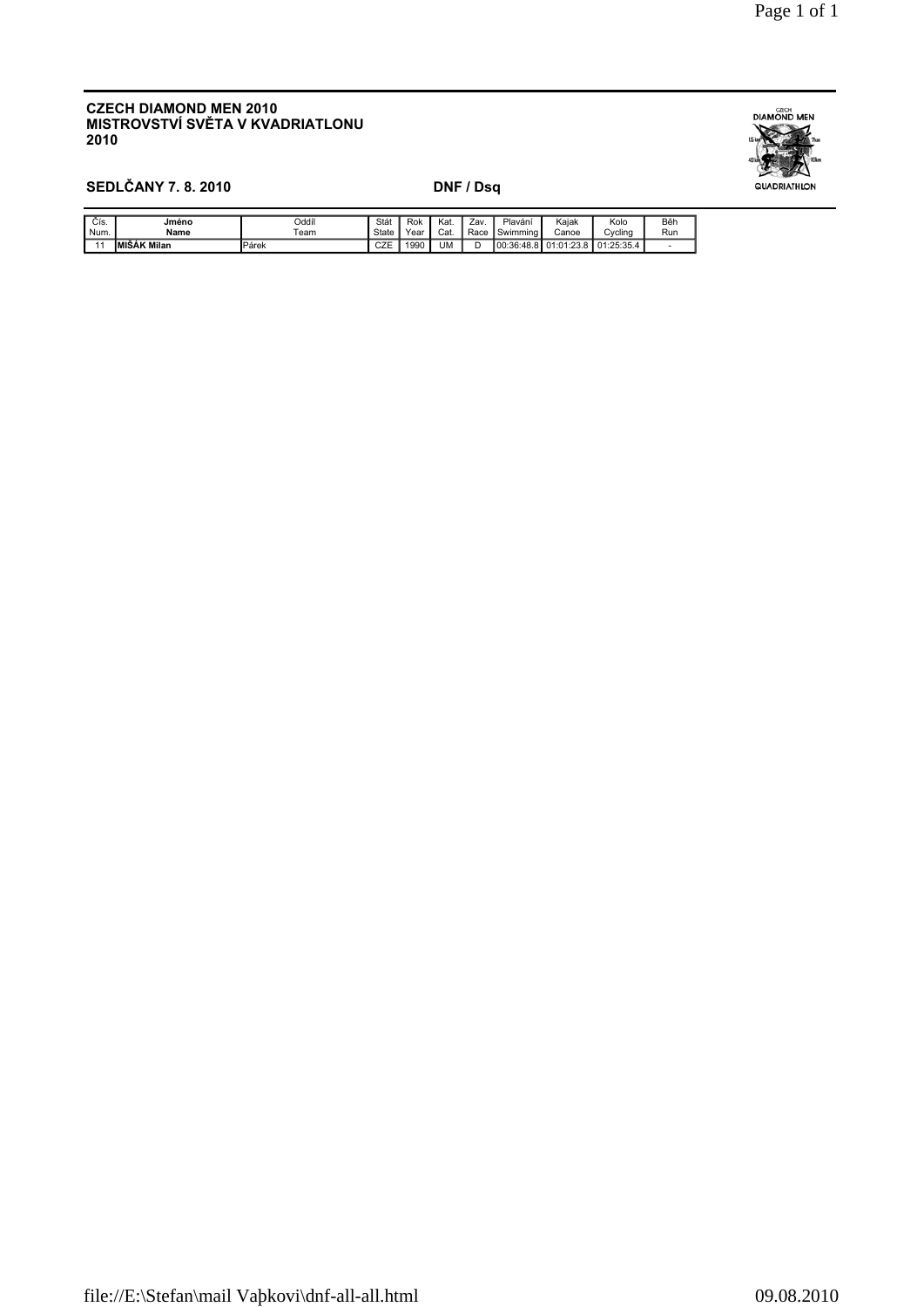#### **CZECH DIAMOND MEN 2010 MISTROVSTVÍ SVĚTA V KVADRIATLONU 2010 Trať: 0,75 – 4 – 20 - 5**

# **SEDLČANY 7. 8. 2010 Open - All**

| #   | Jméno<br>Name            | Čís.<br>Num. | <b>Oddíl</b><br>Team       | Stát<br>State | Rok<br>Year | Kat.<br>Cat. | #<br>Kat | Plavání<br>Swimming |                | Kajak<br>Canoe | #   | Kolo<br>Cycling | #   | Běh<br>Run         | #              | Celk. čas<br>Fin. time |
|-----|--------------------------|--------------|----------------------------|---------------|-------------|--------------|----------|---------------------|----------------|----------------|-----|-----------------|-----|--------------------|----------------|------------------------|
| 1.  | JANOUŠEK Jakub           | 82           | TTK Slavia VŠ Plzeň        | CZE           | 1991        | .JM          |          | 00:12:57.3          |                | 00:33:23.1     | 14. | 00:33:08.4      |     | 00:19:38.3         |                | 01:39:07.1             |
| 2.  | ŽIŽKA Ondřei             | 115          | TK Vyšehrad                | CZE           | 1974        | м            |          | 00:16:48.7          | $\overline{2}$ | 00:29:55.0     |     | 00:33:22.9      | 2.  | 00:20:59.6         | $\overline{2}$ | 01:41:06.2             |
| 3.  | TŮMA Martin              | 83           | <b>KVS Praha</b>           | CZE           | 1992        | JM.          |          | 00:17:54.7          |                | 00:27:26.8     |     | 00:39:10.0      | 5.  | 00:24:56.9         | 5              | 01:49:28.4             |
| 4.  | <b>HOOK Joshua</b>       | 81           | Poole Hawbour Canoe Club   | GBR           | 1994        | YM           |          | 00:18:07.4          | 8              | 00:28:25.3     |     | 00:36:33.8      | 3.  | 00:26:55.1         |                | 01:50:01.6             |
| 5.  | <b>ADAM Richter</b>      | 86           | <b>IKVS Praha</b>          | CZE           | 1996        | <b>CM</b>    |          | 00:17:01.8          | 3              | 00:28:35.1     | 4.  | 00:41:04.0      | 10. | 00:25:21.3         | 6.             | 01:52:02.2             |
| 6.  | IJEŽOVÁ Jana             | 92           | Dukla Praha                | CZE           | 1991        | JW.          |          | 00:17:45.7          | 6              | 00:27:43.9     |     | 00:41:27.4      | 11  | 00:26:35.0         | 9              | 01:53:32.0             |
|     | <b>HRBKOVÁ Vanda</b>     | 93           | SC 80 Chomutov- kanoistika | CZE           | 1992        | JW.          |          | 00:17:44.2          |                | 00:30:26.7     |     | 00:40:22.4      | 8.  | 00:27:24.2         | 13             | 01:55:57.5             |
| 8.  | CHMELAŘ Jaromír          | 85           | TJ Tatran Sedlčany         | CZE           | 1995        | CM           |          | 00:21:03.3          | 10             | 00:29:36.4     |     | 00:41:54.3      | 13. | 00:24:42.2         | 4              | 01:57:16.2             |
| 9.  | ROUDNICKÝ Adam           | 88           | <b>KVS Praha</b>           | CZE           | 1994        | YM           |          | 00:19:54.8          | -9             | 00:29:33.2     |     | 00:44:44.4      | 18  | 00:26:45.2         | 10             | 02:00:57.6             |
| 10. | <b>IOLŠOVÁ Veronika</b>  | 91           | TRI-SKI H. Počernice       | <b>CZE</b>    | 1993        | YW           |          | 100:17:30.31        | -4             | 00:40:31.4     | 18. | 00:39:28.9      | 6.  | 00:25:42.2         |                | 02:03:12.8             |
| 11. | IMOULÍK Jiří             | 87           | TJ Tatran Sedlčany         | CZE           | 1995        | CM           |          | 00:24:01.5          |                | 00:32:23.1     |     | 00:40:45.3      | 9   | 00:27:12.3         | 12.            | 02:04:22.2             |
| 12. | <b>HROCH Martin</b>      | 84           | TJ Tatran Sedlčany         | CZE           | 1994        | YM           |          | 00:24:19.7          |                | 00:33:04.4     | 13. | 00:42:30.0      | 14  | 00:26:09.4         | 8              | 02:06:03.5             |
| 13. | <b>POLÍVKA Petr</b>      | 103          | Sedlčany                   | CZE           | 1976        | М            |          | 00:21:30.0          | 11             | 00:46:17.9     |     | 00:37:45.4      | 4   | 00:21:52.1         | 3              | 02:07:25.4             |
| 14. | LÖFFELMANN Antonín       | 110          | TJ Vodní stavby Praha      | CZE           | 1948        | M60          |          | 00:25:26.9          | -17            | 00:32:05.9     | 10. | 00:39:55.8      |     | 00:31:56.9         | 18             | 02:09:25.5             |
| 15. | <b>BAREŠOVÁ Markéta</b>  | 94           | TJ Tatran Sedlčany         | CZE           | 1994        | <b>YW</b>    |          | $ 00:23:53.6 $ 13.  |                | 00:32:25.7     | 12. | 00:44:21.0      | 17. | $00:31:23.4$ 17.   |                | 02:12:03.7             |
| 16. | <b>IKARLÍK Tomáš</b>     | 113          | TK Vyšehrad                | CZE           | 1940        | M70          |          | 00:24:07.5          | 15.            | 00:37:48.6     | 15. | 00:41:45.8      | 12. | 00:31:02.2         | 16.            | 02:14:44.1             |
| 17. | KOSÍKOVÁ Anna            | 95           | TJ Tatran Sedlčany         | CZE           | 1993        | YW           |          | 00:23:47.1          | -12            | 00:31:41.9     | g   | 00:49:49.4      | 19  | 00:32:30.3         | 19             | 02:17:48.7             |
| 18. | <b>HRSTKA Miroslav</b>   | 116          | <b>TJ Sokol JESENICE</b>   | CZE           | 1946        | M60          |          | 00:32:02.6 21       |                | 00:38:50.0     |     | 00:44:15.1      | 16  | 00:29:56.5         | 14             | 02:25:04.2             |
| 19. | <b>PASLER Jiří</b>       | 114          | <b>KAK Praha</b>           | CZE           | 1946        | M60          |          | 00:29:42.6          | 20             | 00:43:00.2     | 20  | 00:44:07.5      | 15  | 00:29:56.6         | 15             | 02:26:46.9             |
| 20. | <b>BEDNÁŘ Jaroslav</b>   | 112          | TK Vyšehrad                | CZE           | 1939        | M70          |          | 00:26:55.1          | II 19.         | 00:38:12.4     | 16. | 00:53:23.6      | 20  | 00:39:45.8 21      |                | 02:38:16.9             |
| 21. | <b>TALICHOVÁ Martina</b> | 121          | <b>ISK Vařečka</b>         | <b>CZE</b>    | 1972        | W            |          | 00:26:42.8   18.    |                | 100:41:19.8    | 19. | 00:53:47.8      | 21  | $00:37:18.0$   20. |                | 02:39:08.4             |

**DIAMOND MEN** 

QUADRIATHLON